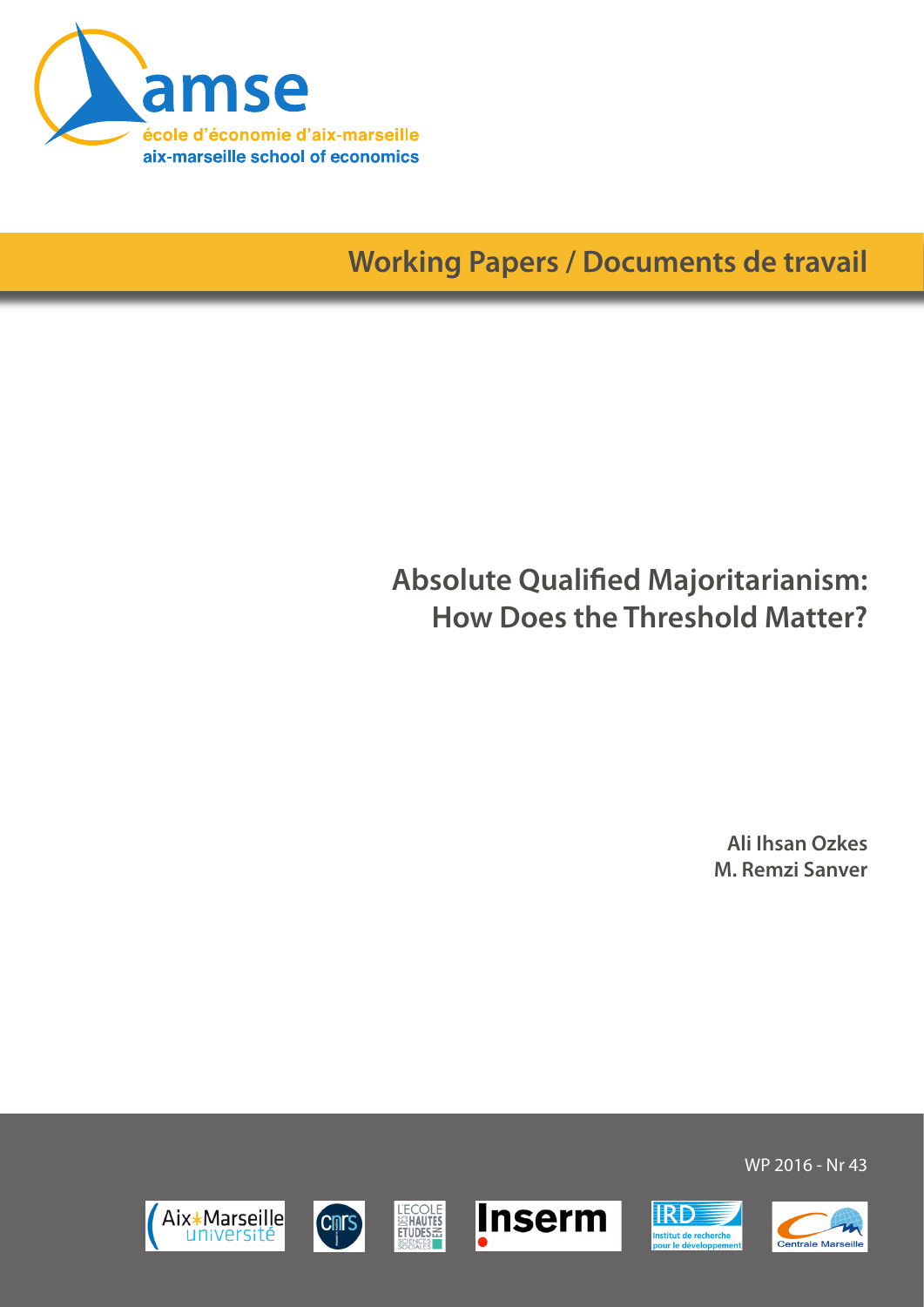# Absolute qualified majoritarianism: How does the threshold matter?

Ali Ihsan Ozkes<sup>∗</sup> M. Remzi Sanver†

November 20, 2016

#### Abstract

We study absolute qualified majority rules in a setting with more than two alternatives. We show that given two qualified majority rules, if transitivity is desired for the societal outcome and if the thresholds of one of these rules are at least as high as the other's for any pair of alternatives, then at each preference profile the rule with higher thresholds results in a coarser social ranking. Hence all absolute qualified majority rules can be expressed as specific coarsenings of the simple majority rule.

Keywords: simple majority rule, qualified majority rules JEL Codes: D7

<sup>∗</sup>Aix-Marseille Univ. (Aix-Marseille School of Economics), CNRS, EHESS and Centrale Marseille, Centre de la Vieille Charité, Marseille 13002, France. E-mail: ali-ihsan.ozkes@univ-amu.fr.

<sup>&</sup>lt;sup>†</sup>Université Paris-Dauphine, PSL Research University, CNRS, UMR [7243], LAM-SADE, 75016 Paris, France. E-mail: remzi.sanver@lamsade.dauphine.fr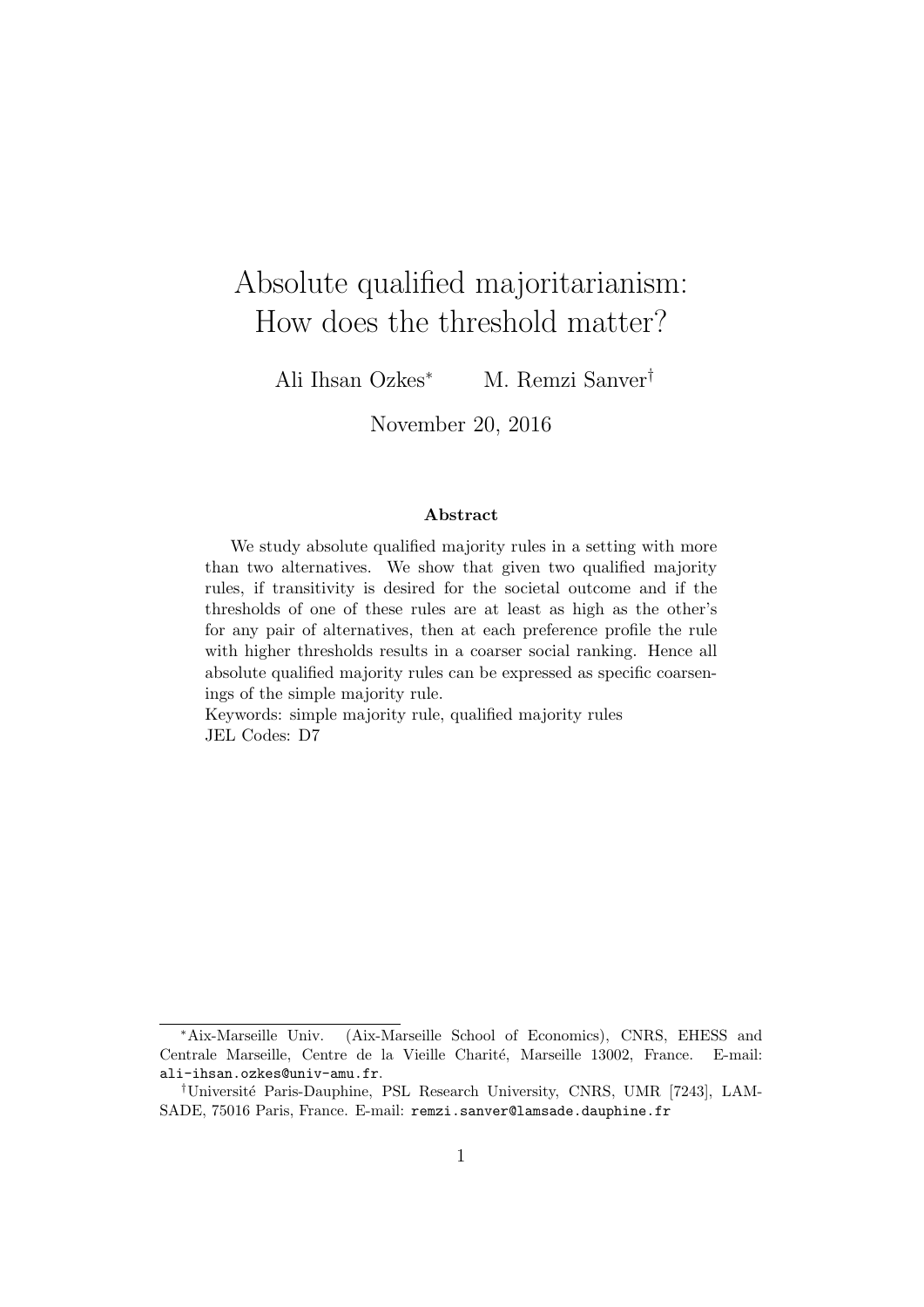## 1 Introduction

Studies of majoritarianism date back to the seminal characterization of the simple majority rule for two alternatives by May (1952), where a majority winner is defined as an alternative that receives higher support with respect to its rival.<sup>1</sup> This pertains to so-called *relative* majoritarianism. When there is a threshold of excess support for an alternative to win, we have relative qualified majority rules considered by Fishburn (1973) and Saari (1990) and characterized by Llamazares (2006) and Houy (2007).

On the other hand, under absolute (qualified) majority rules, the winner is an alternative that receives the support of a given (qualified) majority. Absolute and relative majoritarianism diverge when indifferences in individual preferences are allowed. Fishburn (1973) delivers an early characterization of absolute majority rules while Austen-Smith and Banks (1999), Yi (2005), and Asan and Sanver (2006) provide alternative characterizations. Sanver (2009) provides a unified assessment of characterizations for relative and absolute qualified majority rules, centered on the axioms of anonymity (equal treatment of individuals) and neutrality (equal treatment of alternatives).

Non-neutral versions of qualified majority rules are employed in legislative decision-making processes across the world. A major issue related to the application of these rules concerns the choice of the threshold and different thresholds are observed in use. For instance, in the United Nations Security Council, at least 9 members, i.e., 60 percent, of 15 members must vote in favor to pass a draft resolution while in the Council of the European Union (CEU) a threshold of  $55\%$  is used.<sup>2</sup> Leech and Machover (2003) study the effect of the threshold on the voting power of each member, the blocking power of each member, the sensitivity of the rule, the ability of the collectivity to act, and the mean majority deficit, in the context of CEU.

This paper is about the effects of the thresholds when neutral absolute

 $1<sup>1</sup>$ Aşan and Sanver (2002), Woeginger (2003), Miroiu (2004), and Woeginger (2005) provide alternative characterizations in societies with variable population.

<sup>2</sup>More precisely, as agreed in the Treaty of Lisbon on 13 December 2007 to be effective definitively from 1 November 2014, a qualified majority is reached when at least 55% of all member states, who comprise at least 65% of EU citizens, vote in favor of a proposal. Previously, some sort of a weighted majority voting system was in use. See http://www.consilium.europa.eu/en/council-eu/voting-system/qualified-majority.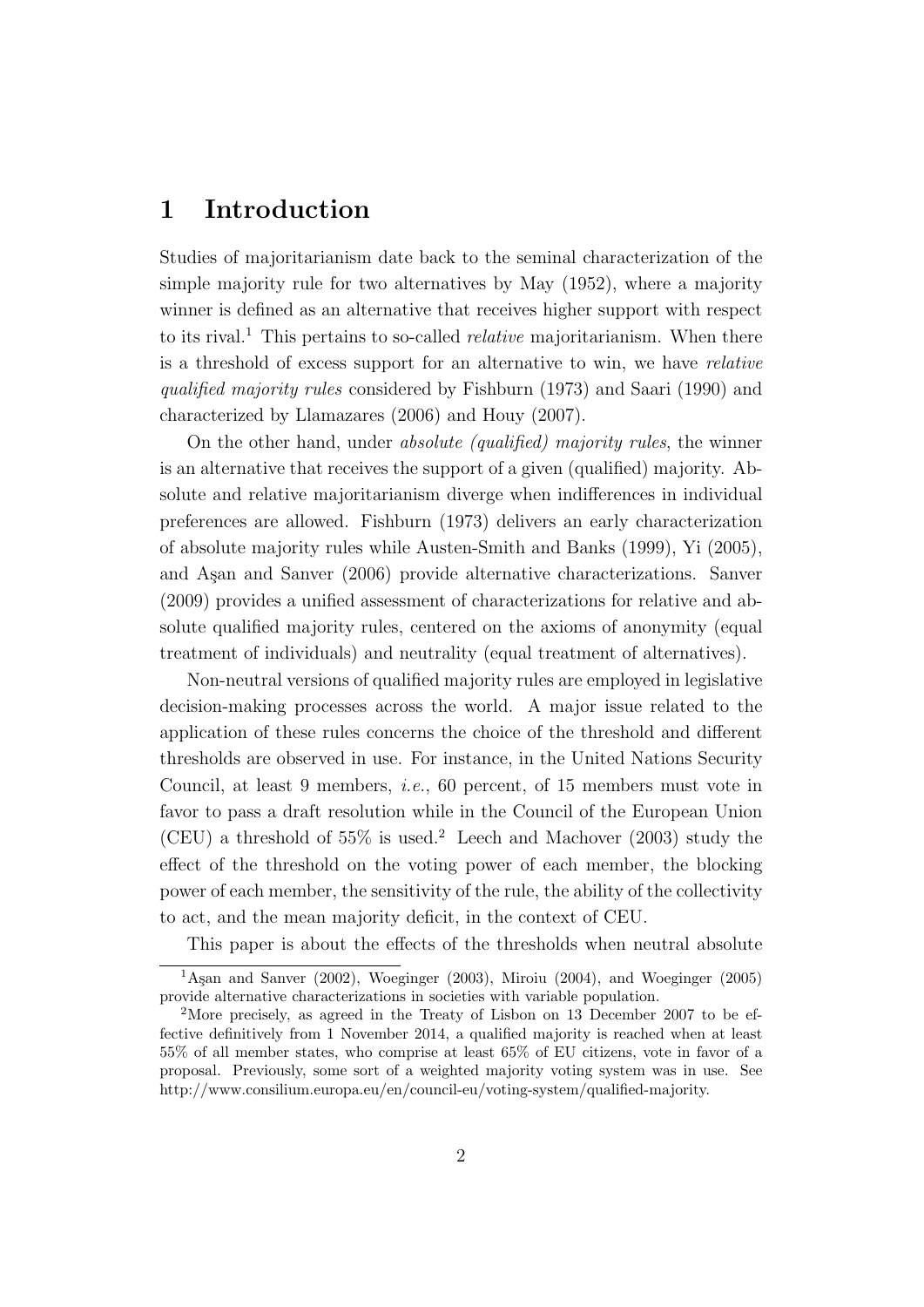qualified majority rules are used as social welfare functions in a setting with more than two alternatives. For the sake of better exposition of our major result, consider first the case of two alternatives and two absolute qualified majority rules. When the rule with smaller threshold regards the alternatives indifferent, the rule with higher threshold complies. When one of the alternatives wins under the rule with higher threshold, the rule with smaller threshold complies. For some of those profiles where one of the alternatives wins under the rule with smaller threshold, we will have indifference under the rule with higher threshold, as the excess support may not be sufficient. So the rule with a higher threshold leads to coarser comparisons in the sense that it produces indifferences more frequently. With more than two alternatives, on the other hand, it is well known that (qualified) majority rules can lead to cycles. Theorem 1 demonstrates that, with more than two alternatives, the coarsening property is inherited by the transitive closures of the absolute qualified majority rules, i.e., the rule with at least as high thresholds will result in a coarser social ranking at each preference profile. It follows from this result that all absolute qualified majority rules can be expressed as specific coarsenings of the simple majority rule.

Section 2 is devoted to basic notation, definitions, and preliminary observations. Section 3 presents our main result.

### 2 Preliminaries

Let  $N = \{2, \ldots, n\}$  be the set of individuals, or the society, where  $n \in \mathbb{N}$ and A is the set of alternatives the society confronts, with  $#A = m \geq 3$ . Each individual  $i \in N$  is endowed with a preference  $P_i \in \mathcal{W}(A)$  where  $\mathcal{W}(A)$ denotes the set of all weak orders, *i.e.*, complete and transitive binary relations over A. The set of all complete binary relations over A is denoted by  $\Theta(A)$ , hence we have  $\mathcal{W}(A) \subset \Theta(A)$ . Furthermore, let  $T^*$  stand for the strict counterpart for any  $T \in \Theta(A)$ , whereas  $\tilde{T}$  stand for the indifference counterpart.<sup>3</sup> The preferences of all individuals in N, or the *preference* profile, is denoted by  $P_N \in W(A)^N$ . Given any  $T \in \Theta(A)$  and any  $B \subseteq A$ , the restriction of T to B is denoted by  $T|_B \in \Theta(B)$ . So for any  $x, y \in B$ ,

<sup>&</sup>lt;sup>3</sup>So we have  $xT^*y$  if and only if  $xTy$  holds but  $yTx$  does not. Also,  $x\tilde{T}y$  if and only if we have both  $xTy$  and  $yTx$ .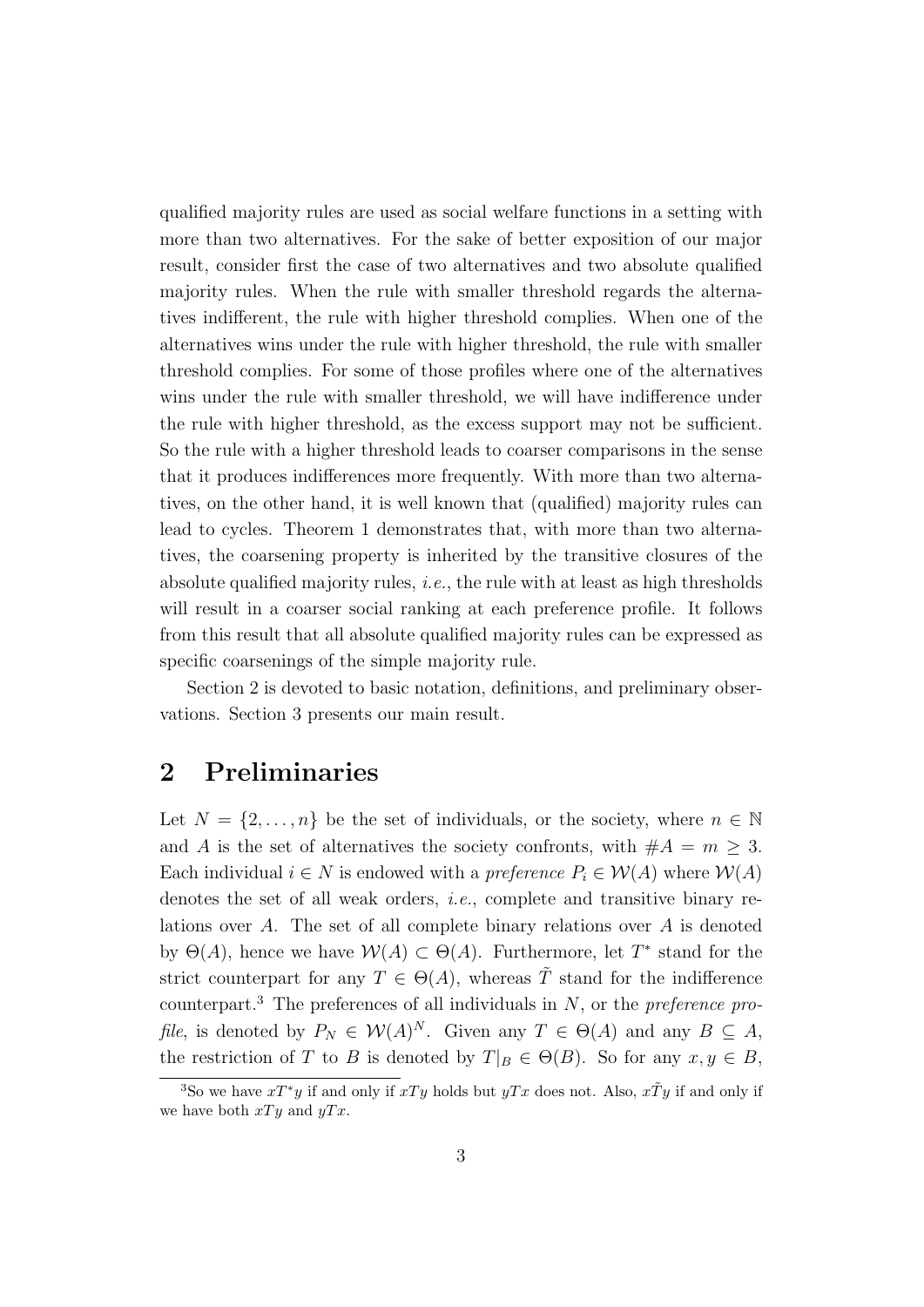we have  $xTy \iff xT|_B y$ . We call a mapping  $f: \mathcal{W}(A)^N \to \Theta(A)$  and aggregation rule. An aggregation rule whose range is transitive is called a social welfare function (SWF). Hence, a social welfare function is a mapping  $f: \mathcal{W}(A)^N \to \mathcal{W}(A)$  that assigns each preference profile a social ranking. Given any aggregation rule f, we write  $f^*(\cdot)$  for the strict counterpart of  $f(\cdot)$ and  $\tilde{f}(\cdot)$  for its indifference counterpart.

**Definition 1** Given any  $Q, T \in \Theta(A)$ , we say that Q is a coarsening of T iff for any  $x, y \in A$  we have

(*i*)  $xT^*y$  ⇒  $xQy$  and

$$
(ii) x\tilde{T}y \implies x\tilde{Q}y.
$$

We denote the set of all coarsenings of T by  $\gamma(T)$ . Note that  $\gamma(T) \neq \emptyset$  as  $T \in \gamma(T)$  for any  $T \in \Theta(A)$ . Furthermore, for the full indifference  $R_o$  over A with  $xR_0y$  for all  $x, y \in A$ , we have  $R_0 \in \gamma(T)$  for any T.

A set  $C \in 2^A \setminus \{ \emptyset \}$  is called a *cycle* with respect to  $T \in \Theta(A)$  if and only if it can be written as  $C = \{x_1, \ldots, x_{\#C}\}\$  such that  $x_i Tx_{i+1}$  for all  $i \in \{1, \ldots, \#C-1\}$  and  $x_{\#C}Tx_1$ . Note that the definition allows two degeneracies, namely full indifference over  $C$  and  $C$  being a singleton. Every  $T \in \Theta(A)$  induces a unique ordered partition of cycles  $\pi(T) = \{C_1, \ldots, C_k\}$ for some  $k \in \{1, \ldots, m\}$  such that  $xT^*y$  for all  $x \in C_i$  and for all  $y \in C_j$ whenever  $1 \leq i < j \leq k$ .<sup>4</sup> When T is a weak order, for any  $i \in \{1, ..., k\}$ ,  $C_i$  is degenerate, *i.e.*,  $C_i$  is either a singleton or a full indifference.

Given any  $T \in \Theta(A)$ , the transitive closure of T is denoted by  $\tau(T) \in$  $W(A)$ . The strict counterpart of  $\tau(T)$  is denoted by  $\tau^{*}(T)$  and the indifference counterpart by  $\tilde{\tau}(T)$ . The transitive closure of an intransitive binary relation transforms the relation into a weak order by replacing nondegenerate cycles with full indifferences. Formally, given  $T \in \Theta(A)$  and  $\pi(T) = \{C_1, \ldots, C_k\}$ , the transitive closure  $\tau(T)$  is such that

- (i)  $x \tau(T) y$  for all  $x, y \in C_i$  with  $i \in \{1, \ldots, k\}$  and
- (ii)  $x\tau^*(T)y$  whenever  $x \in C_i$  and  $y \in C_j$  with  $1 \leq i < j \leq k$ .

<sup>&</sup>lt;sup>4</sup>See Proposition 1.3.3. in Laslier (1997) where this statement is proven for  $T \in \Theta(A)$ with  $xT^*y$  or  $yT^*x$  for all  $x, y \in A$ .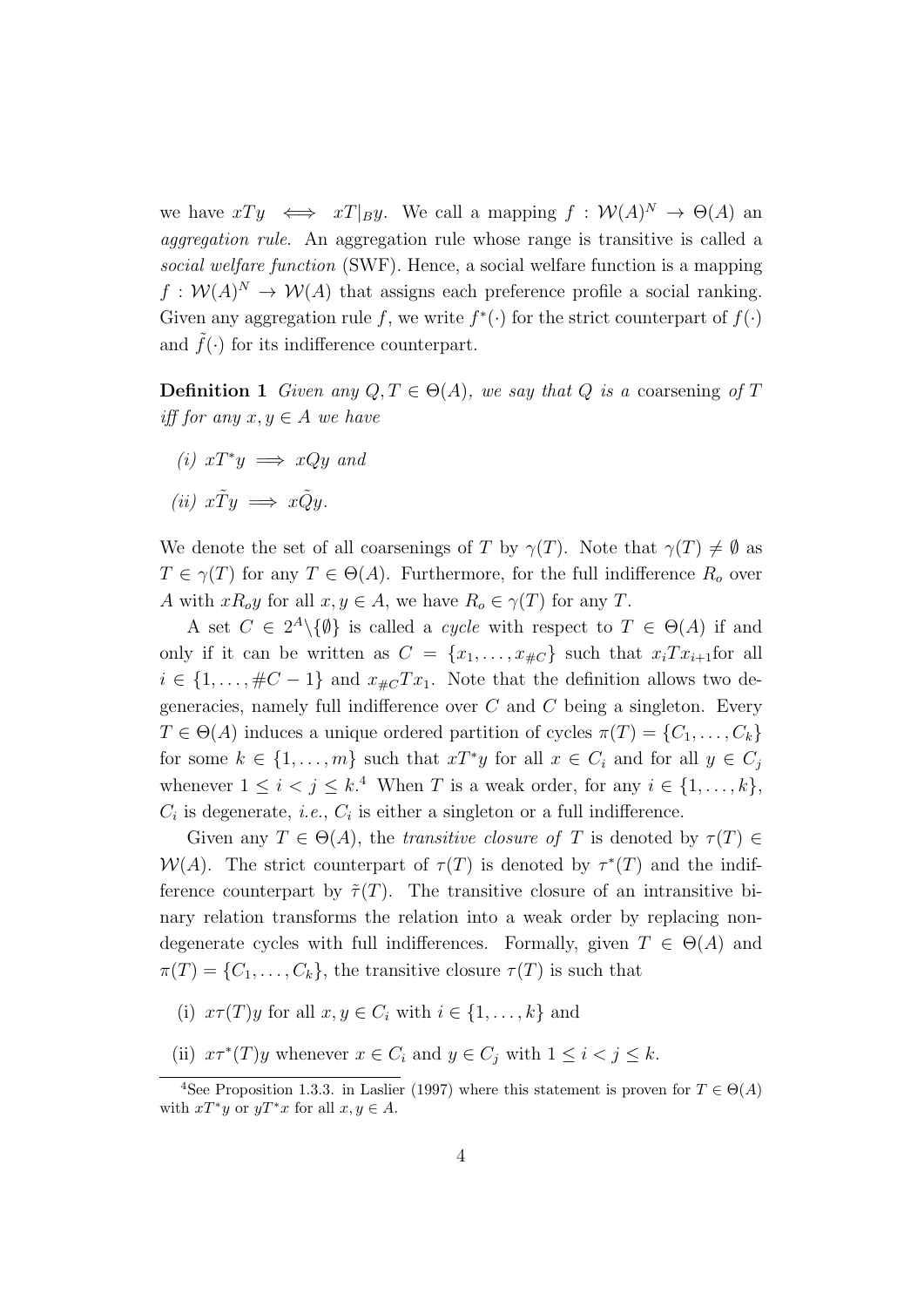Note that,  $\forall T \in \Theta(A)$ , we have  $\tau(T) \in \gamma(T)$  and if  $T \in \mathcal{W}(A)$ , then  $\tau(T) =$ T.

Given any two ordered partitions  $\bar{A} = \{A_i\}_{i \in \{1,\dots,k\}}$  and  $\bar{A}' = \{A'_i\}_{i \in \{1,\dots,k'\}}$ of A with  $1 \leq k' \leq k \leq m$ , we say that  $\overline{A}'$  is an order-preserving coarsening of  $\overline{A}$  if and only if there exists a function  $f : \{1, \ldots, k\} \rightarrow \{1, \ldots, k'\}$  such that for all  $i, j \in \{1, ..., k\}$  we have  $A_i \subseteq A'_{f(i)}$  and  $i < j \implies f(i) \leq f(j)$ .

So given any ordered partition  $\overline{A}$ , we can construct another partition that is an order-preserving coarsening, by joining any two elements  $A_i$  and  $A_j$  of A provided that their union includes all elements of  $A$  which lie between  $A_i$  and  $A_j$ . The following lemma shows that any coarsening R' of a weak order R induces a partition  $\pi(R')$  that is an order-preserving coarsening of the partition  $\pi(R)$ .

**Lemma 1**  $\gamma(R) = \{Q \in \mathcal{W}(A) : \pi(Q)$  is an order-preserving coarsening of  $\pi(R)\},$  $\forall R \in \mathcal{W}(A).$ 

**Proof.** Fix some  $R \in \mathcal{W}(A)$  and denote

 ${Q \in \mathcal{W}(A) : \pi(Q)$  is an order-preserving coarsening of  $\pi(R)$ 

by  $\Delta(R)$ . To show  $\gamma(R) = \Delta(R)$  we establish  $\gamma(R) \subseteq \Delta(R)$  and  $\Delta(R) \subseteq$  $\gamma(R)$ . For the former, take any  $R' \in \gamma(R)$ . Let  $\pi(R) = \{A_1, \ldots, A_k\}$  and  $\pi(R') = \{A'_1, \ldots, A'_{k'}\}$  for some  $k, k' \in \{1, \ldots, m\}$ . First note that  $R'$  is a weak order. Now, take any  $A_i \in \pi(R)$ . In case  $A_i = \{x\}$  for some  $x \in A$ , as  $\pi(R')$  partitions A, we have  $x \in A'_{i'}$  hence  $A_i \subseteq A'_{i'}$ , for some  $i' = \{1, \ldots, k'\}.$ Now consider the case  $\#A \geq 2$  and take any distinct  $x, y \in A_i$ . We have  $x\tilde{R}y$ , hence  $x\tilde{R}'y$  as  $R' \in \gamma(R)$ , which implies  $x, y \in A'_{i'}$  for some  $i' \in \{1, ..., k'\}$ . Thus  $A_i \subseteq A'_{i'}$  for some  $i' \in \{1, ..., k'\}$ . Now, construct  $f : \{1, ..., k\} \rightarrow$  $\{1,\ldots,k'\}$ , which, for each  $i \in \{1,\ldots,k\}$ ,  $f(i) = i'$  such that  $A_i \subseteq A'_{i'}$ . By construction,  $A_i \subseteq A'_{f(i)}$ , for all  $i \in \{1, ..., k\}$ . We need to show that  $i < j \implies f(i) \leq f(j)$ . Suppose for a contradiction that there exists  $i, j \in \{1, \ldots, k\}$  with  $i < j$  such that  $f(j) > f(i)$ . Hence for all  $x \in A_{f(i)}$  and  $y \in A_{f(j)}$ , we have  $yR'^*x$ . However,  $xR^*y$  as  $x \in A_i$  and  $y \in A_j$  with  $i < j$ , which is a contradiction because  $R' \in \gamma(R)$  implies  $xR'y$ . Thus we conclude that  $\gamma(R) \subseteq \Delta(R)$ .

To show  $\Delta(R) \subseteq \gamma(R)$ , take any  $R' \in \Delta(R)$  and let  $f : \{1, \ldots, k\} \rightarrow$  $\{1,\ldots,k'\}$  be the function that ensures that  $\pi(R')$  is an order-preserving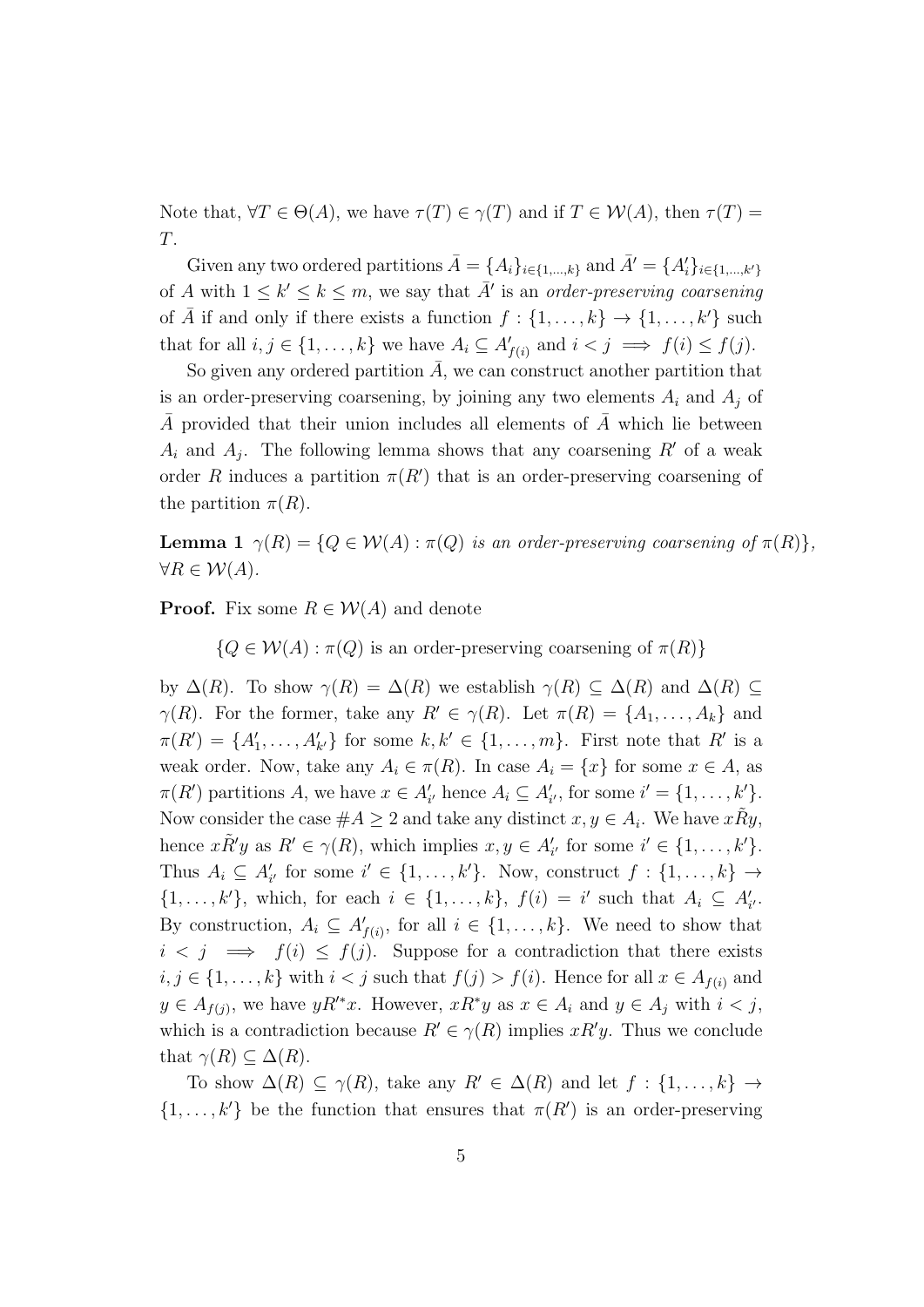coarsening of  $\pi(R)$ . Take any  $x, y \in A$  such that  $x \tilde{R} y$ . Hence  $x, y \in A_i$  for some  $i \in \{1, \ldots, k\}$ . As  $x, y \in A_{f(i)}$  for some  $f(i) \in \{1, \ldots, k'\}$ , we have  $x\tilde{R}'y$  as well. Next, take any  $x, y \in A$  such that  $xR^*y$ . Then there exist  $i, j \in \{1, \ldots, k\}$  with  $i < j$  such that  $x \in A_i$  and  $y \in A_j$ . If  $f(i) = f(j)$ , we have  $x \tilde{R}' y$ . If  $f(i) \neq f(j)$ , we must have  $f(i) < f(j)$  and hence  $x R'^* y$ . So we have  $xR'y$  as well, which means  $R' \in \gamma(R)$ . Hence we established that  $\Delta(R) \subseteq \gamma(R)$ , which completes the proof.  $\blacksquare$ 

#### 3 Result

Let A denote the set of all subsets of A with cardinality 2 and let  $n(x, y; P_N) =$  $\#\{i \in N : xP_i^*y\}$  be the number of individuals who prefer x to y at  $P_N$ . The smallest integer greater than  $n/2$  is denoted by  $n^* = \lfloor \frac{n}{2} + 1 \rfloor$ . For any collection  $\mathbf{q} = \{q_{\{x,y\}}\}_{\{x,y\}\in \hat{A}}$  of pairwise thresholds  $q_{\{x,y\}} \in \{n^*, \ldots, n\}$ , we define the aggregation rule  $f_{\mathbf{q}}: \mathcal{W}(A)^N \to \Theta(A)$  such that  $\forall x, y \in A$  and  $\forall P_N \in \mathcal{W}(A)^N$ , we have

$$
xf_{\mathbf{q}}^*(P_N)y \iff n(x, y; P_N) \ge q_{\{x, y\}}.
$$

The *absolute* **q**−majority rule is a social welfare function that is constructed by the transitive closures of the social rankings under  $f_{\mathbf{q}}$  at each  $P_N \in \mathcal{W}(A)^N$ , and is denoted by  $\tau(f_{\mathbf{q}}(\cdot)).$ 

For any  $\mathbf{q} = \{q_{\{x,y\}}\}_{\{x,y\}\in \hat{A}}$  and  $\mathbf{r} = \{r_{\{x,y\}}\}_{\{x,y\}\in \hat{A}}$ , we write  $\mathbf{q} \geq \mathbf{r}$  if and only if for all  $\{x, y\} \in \hat{A}$  we have  $q_{\{x, y\}} \geq r_{\{x, y\}}$ .

**Theorem 1** If  $q \ge r$ , then  $\tau(f_q(P_N))$  is a coarsening of  $\tau(f_r(P_N))$  for all  $P_N \in \mathcal{W}(A)$ .

**Proof.** Let  $q \ge r$ . Take any  $P_N \in \mathcal{W}(A)^N$  and  $x, y \in A$ . We prove the theorem by establishing

- $(\star)$   $x \tilde{\tau}(f_r(P_N))y \implies x \tilde{\tau}(f_\alpha(P_N))y$  and
- $(\star \star)$   $x \tau^*(f_{\mathbf{r}}(P_N))y \implies x \tau(f_{\mathbf{q}}(P_N))y.$

To see ( $\star$ ), let  $x \tilde{\tau}(f_{\mathbf{r}}(P_N))y$ . We have either (i)  $x \tilde{f}_{\mathbf{r}}(P_N)y$  or (ii)  $x, y \in C$  $\pi(f_{\mathbf{r}}(P_N))$  while C is non-degenerate and  $xf_{\mathbf{r}}^*(P_N)y$  without loss of generality.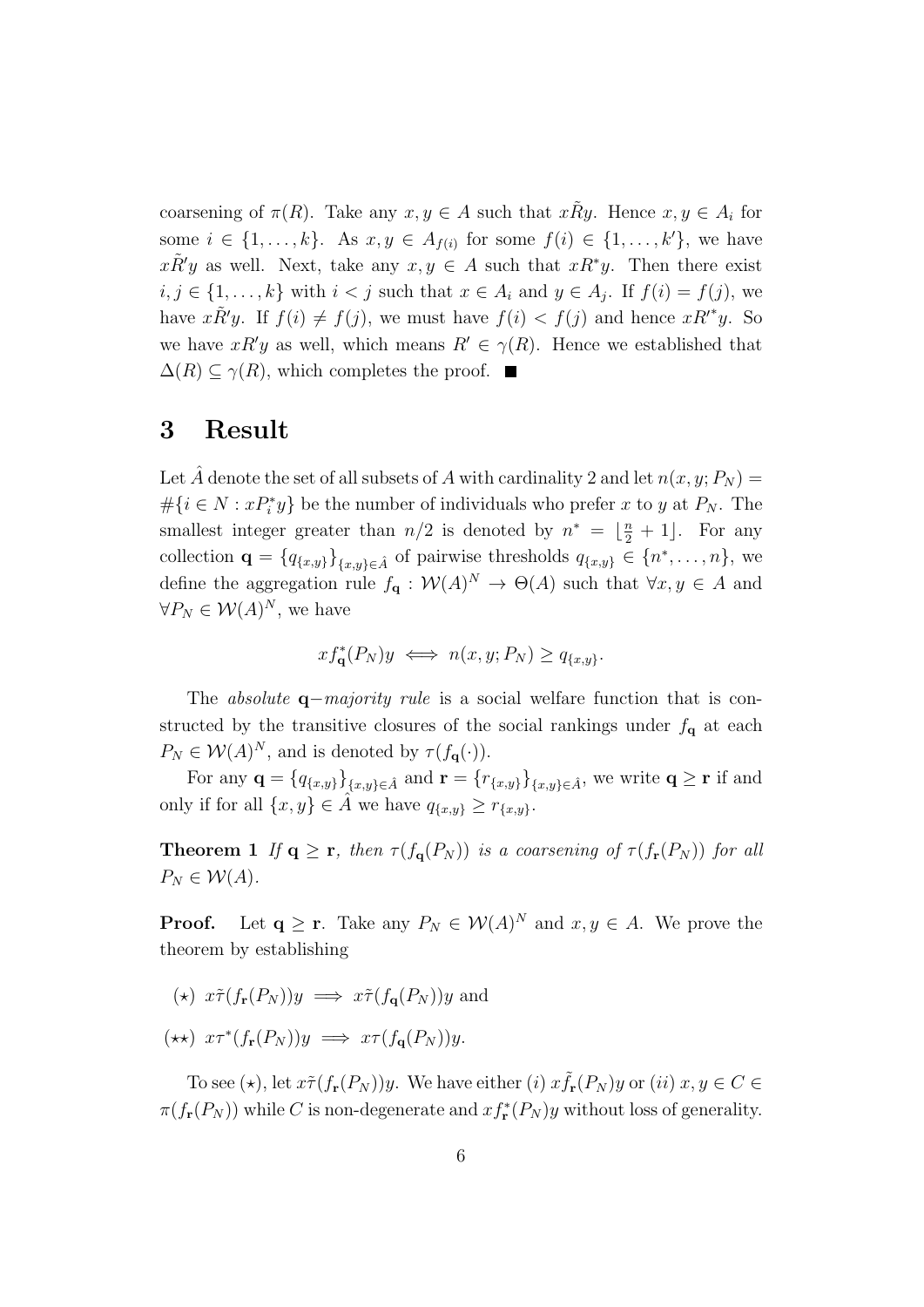In case (i) we have  $n(x, y; P_N) < r_{\{x, y\}}$ , hence  $n(x, y; P_N) < q_{\{x, y\}}$  as well. Thus,  $x \tilde{f}_{q}(P_N) y$ , which implies  $x \tilde{\tau}(f_{q}(P_N)) y$ . In case (*ii*), we have either (†)  $n(x, y; P_N) < q_{\{x, y\}}$ , in which case we have  $x \tilde{f}_{q}(P_N) y$  hence  $x \tilde{\tau}(f_{q}(P_N)) y$ , or (‡)  $n(x, y; P_N) \geq q_{\{x, y\}}$ . Recall that there is a cycle and hence a subset of alternatives  $\{z_1, \ldots, z_t\}$  such that  $y f_{\mathbf{r}}(P_N) z_1 \cdots z_t f_{\mathbf{r}}(P_N) x$ . As  $r_{\{a,b\}} > n/2$ for all  $a, b \in A$ , we also have  $y f_{\mathbf{q}}(P_N) z_1 \cdots z_t f_{\mathbf{q}}(P_N) x$ . Hence in case (‡) too, transitive closure of  $f_{\mathbf{q}}$  regards x and y indifferent, *i.e.*,  $x \tilde{\tau}(f_{\mathbf{q}}(P_N))y$ .

For  $(\star \star)$ , let  $x \tau^*(f_{\mathbf{r}}(P_N))y$ . We have  $n(x, y; P_N) \geq r_{\{x, y\}} > n/2$ , hence  $n(y, x; P_N) < q_{\{x, y\}}$ , which implies that  $xf_{\mathbf{q}}(P_N)y$ . So we have  $x \tau(f_{\mathbf{q}}(P_N))y$ , which completes the proof.  $\blacksquare$ 

Let  $\tau(f_{\mu}(\cdot))$  be the *simple majority rule* with  $\mu_{\{x,y\}} = n^*$  for all  $x, y \in A$ . Theorem 1 has the following immediate corollary.

**Corollary 1** For any preference profile  $P_N \in W(A)^N$ , the social ranking  $\tau(f_{\mathbf{q}}(P_N))$  under any absolute  $\mathbf{q}-$ majority rule is a coarsening of the social ranking  $\tau(f_{\mu}(P_N))$  under the simple majority rule.

Thus, setting the quota at simple majority ensures the most refined social ranking and switching to a qualified majority can only coarsen the social preference without reversing the order of any pair.<sup>5</sup>

### References

- Aşan, G. and Sanver, M. R. (2002). Another characterization of the majority rule. Economics Letters, 75(3):409–413.
- Aşan, G. and Sanver, M. R. (2006). Maskin monotonic aggregation rules. Economics Letters, 91(2):179–183.
- Austen-Smith, D. and Banks, J. S. (1999). Positive political theory i: Collective preference.
- Dasgupta, P. and Maskin, E. (2008). On the robustness of majority rule. Journal of the European Economic Association, 6(5):949–973.

<sup>5</sup>We note the coherence of our result with Dasgupta and Maskin (2008), who, assuming a continuum of voters, establish the robustness of simple majority in the sense of being "more decisive" than any other pairwise independent SWF.